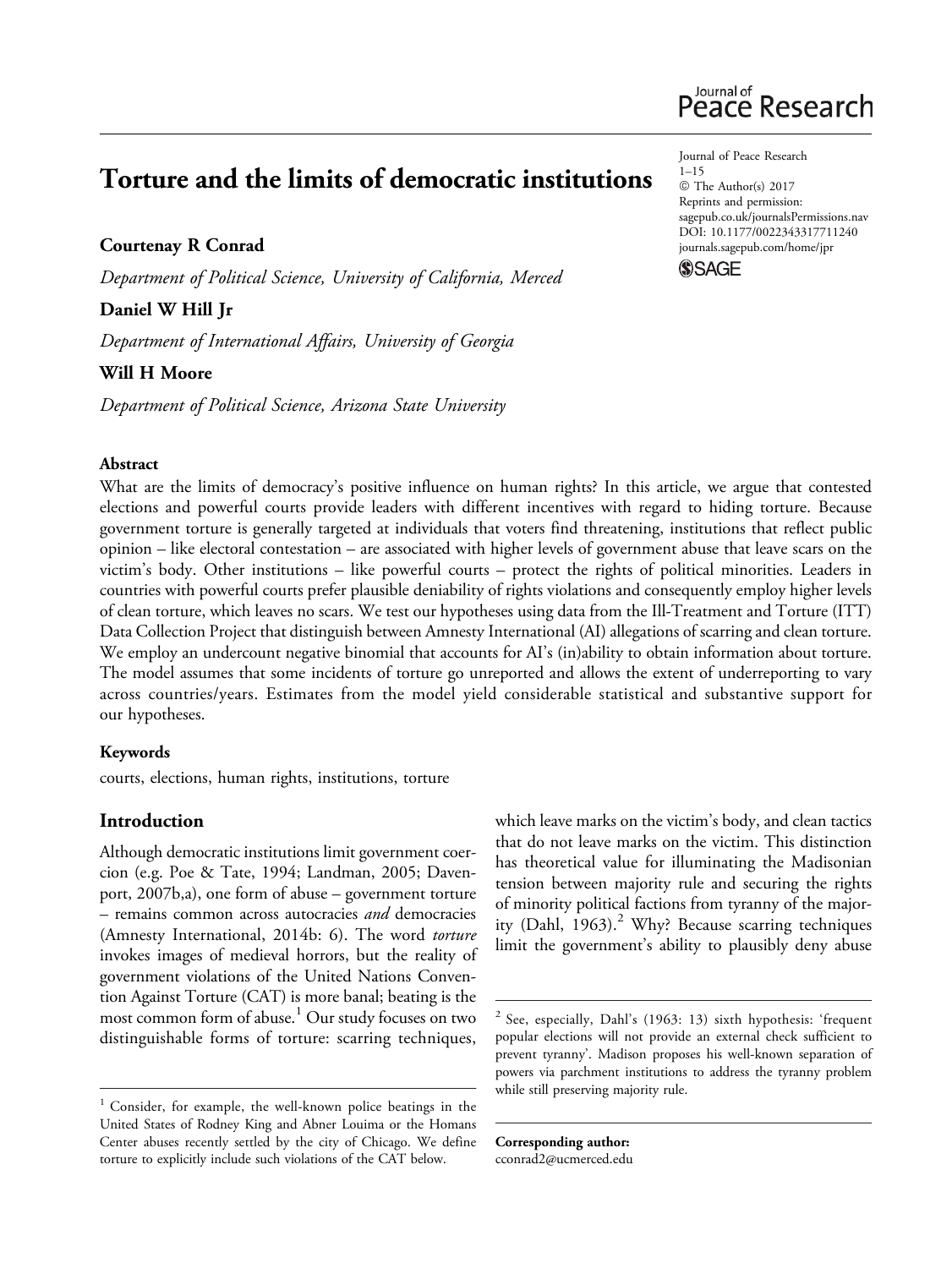while clean techniques provide repressive government agents with a measure of plausible deniability.

We follow Davenport's (2007b) call to investigate the differential impact of democratic institutions on government repression and argue that domestic political institutions are not equal in the extent to which they facilitate the ability of people to monitor and punish executive agents who permit or encourage torture. When one ignores the Madisonian tension and conceptualizes democracy as an aggregation of majority rule and separation of powers, it is difficult to fully illuminate the mechanisms that incentivize government agents to prefer clean torture. Our theoretical account shows the differential impact of two institutions commonly associated with democracy – electoral contestation and powerful constitutional courts – on the government's use of torture. Unlike Rejali (2007), we are not interested in the effect of democracy relative to autocracy on torture.<sup>3</sup> Rather, by considering the effects of two domestic political institutions – electoral contestation and constitutional courts – on government torture, we probe the tension Madison highlights between majority rule and the rights of members of political minorities.

Because torture overwhelmingly targets particular subsets of the population – members of marginalized groups, criminals, and dissidents (Rejali, 2007) – institutions that convert majority preferences to policy – like electoral contestation – do not sufficiently encourage leaders to prioritize plausible deniability about torture. This is because citizens task the leader with their protection, entering a bargain in which that leader will 'dirty his hands' when necessary for state security (Walzer, 1973). We argue that states with electoral contestation engage in more scarring torture than their counterparts without contestation: when members of groups that are perceived as threats to 'order' transgress legal or social boundaries, the majority's demand for protection incentivizes elected leaders to abuse those weakly enfranchised individuals in a publicly visible fashion. As the rise of (white) nationalist populism in Western democracies highlights (Mudde, 2007, 2017), blocks of voters who explicitly support aggressive coercive behavior against unwanted others are able to elect executives who promise to take off the gloves on the grounds that they are implementing the will of the people. Put plainly, leaders subject to removal via the ballot box can have positive

 $3$  Rejali (2007) argues that states turn to clean torture when they are monitored by either domestic audiences such as courts (democracies) or international monitors (autocracies).

incentives to (permit their coercive agents to) pursue visible 'security' measures vis-á-vis members of marginalized groups deemed to be threatening outsiders.

Other domestic institutions – like powerful constitutional courts – are created to protect the rights of political minorities, even at the expense of the majority. Leaders in countries with powerful judiciaries have a greater preference for hiding violations of human rights, preferring plausible deniability if they should be accused of torture in a court of law. Consequently, we expect countries with powerful courts to demonstrate higher levels of clean torture than states where courts are less effective. In short, while powerful courts provide an incentive for governments to make their abuse difficult to detect, majoritarian institutions are positively associated with abuse that is more readily detectable after the fact.

For example, in two of the world's largest democracies, the United States and India, voters rarely remove from office politicians who oversee police and militaries that engage in torture. During the Bush administration in the USA, public approval of torture was consistently in the mid to high 40% range (Gronke et al., 2010; Miller, 2011; Richards, Morrill & Anderson, 2012). As Governor of Texas, Bush was responsible for a state prison system criticized for systemic abuse of prisoners (Butterfield, 2004). Despite that background and the 2004 Abu Ghraib scandal, he secured a second term in office. The courts, however, took notice of violations of these abuses. In 1999, a US District Court decided that the Texas prison system required court oversight due to problems including 'excessive use of force by correctional officers' (Lyman, 1999). In Rasul v Bush (2004), Hamdan v Rumsfeld (2006), and Boumediene v Bush (2008), the US Supreme Court placed restrictions on the President's authority to imprison suspects. Although the court did not directly address the issue of torture, these cases played a key role in the administration's decision to curtail its Enhanced Interrogation Program.

In India, reports of torture by police are common. Between 2008 and 2011 India's National Human Rights Commission documented more than 4,000 deaths of detainees in police custody (Organization for Minorities of India, 2011: 20–22). The agents perpetrating these abuses do not hesitate to defend them, justifying the use of torture against suspected criminals and terrorists (Wahl, 2013). A high ranking officer interviewed by Wahl (2013) appealed to popular support for torture, arguing 'A criminal is a person without a soul and the standard techniques for people with souls cannot be applicable.' Police officers are not alone in their support of torture. A recent AI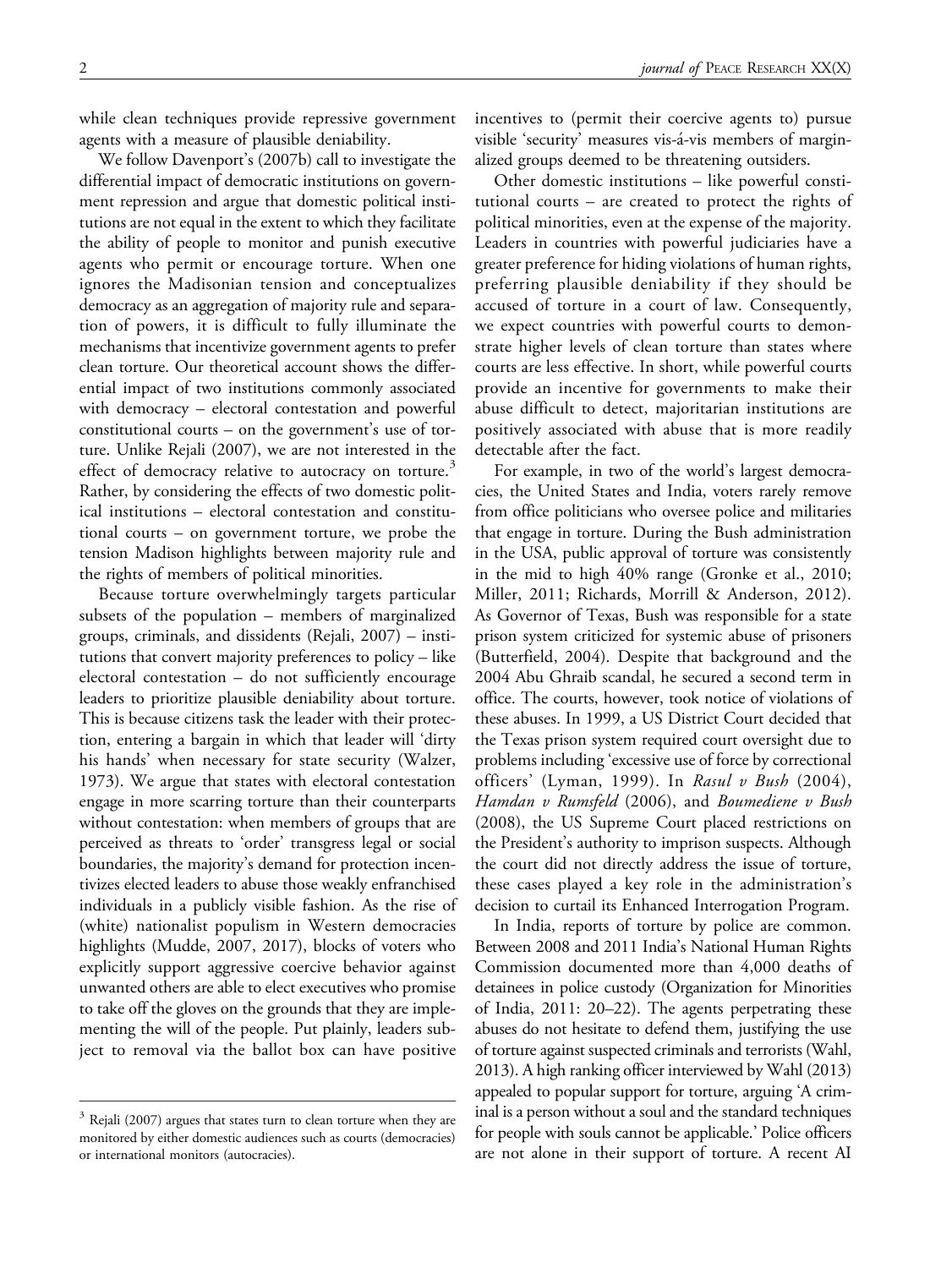survey found that 74% of Indians believe torture can be justified to protect the public (Amnesty International, 2014a). In 2010, the lower house of parliament passed a law intended to address abuse by police, but the bill stalled in the upper chamber (Balakrishnan & Srivastava, 2010). The Supreme Court, however, sometimes steps in to check the police, as in a recent ruling that ordered the release of six individuals tried and convicted under India's Prevention of Terrorism Act (Anand, 2014).

We test our hypotheses using data from the Ill-Treatment and Torture (ITT) Data Collection Project that distinguish between AI allegations of scarring and clean tactics (Conrad, Haglund & Moore, 2014). In order to draw inferences about torture violations using data on AI allegations, we estimate an undercount negative binomial model (Cameron & Trivedi, 1998: Section 10.5) that controls for covariates influencing AI's ability to obtain enough information about torture to issue an allegation. Using this model, which represents an important advance over work that ignores the undercount problem endemic to human rights data, we find considerable statistical and substantive support for our hypotheses.

# Plausible deniability and government torture

Government torture occurs considerably more frequently than people realize. Data from the ITT Data Collection Project indicate that between 1995 and 2005 Amnesty International alleged the use of torture in 71% of all country-years (Conrad, Haglund & Moore, 2013: 207). In addition to its frequency, there are two additional reasons to set torture apart as a noteworthy form of repression. First, state torture requires detention; as long as the detainee is not 'disappeared', there is at least one witness to the abuse and potentially evidence including scars or other marks on the body. Second, torture is targeted: unlike restrictions on liberties or indiscriminate shelling, torture tactics can be applied very precisely, particularly at individuals outside the leader's winning coalition (Rejali, 2007; Conrad, Haglund & Moore, 2013, 2014).

Rejali (2007: 4, 557–559) distinguishes between two types of torture: scarring torture and clean torture. Scarring torture leaves marks on the bodies of its victims; clean techniques include 'painful physical techniques of interrogation or control that leave few marks' (Rejali,  $2007: 4$ .<sup>4</sup> Developed in the police departments of the

United States, France, and the United Kingdom during the 20th century (Rejali, 2007: 69–78), clean torture is employed for two reasons. First, it is difficult to detect with high levels of certainty. Victims and advocates are 'less likely to complain about violence committed by (clean torture)  $[\dots]$  that may or may not leave traces, violence that we can hardly be sure took place at all' (Rejali, 2007: 2). Second, when victims do come forward with allegations of torture, it is easier for the state to deny clean torture than to deny abuse that uses scarring techniques. When a victim bears the physical legacy of torture, advocates, judges, etc. are better able to confirm that a violation of human rights has occurred. Clean torture, on the other hand, allows the state to violate rights with less obvious recourse, creating a 'he said, she said' game in which the victim's story is more difficult to corroborate.

Governments do not always wish to deny human rights violations, both because it is costly to be covert and because they have reasons to repress out in the open. Under what conditions do governments want to hide human rights violations like the use of torture? When do leaders (and their subordinates) prefer plausible deniability about such acts? Rejali (2007) argues that governments prefer plausible deniability when they are being *monitored*. Clean techniques give offending state agent(s) plausible deniability in the face of allegations from victims and/or domestic and international audiences. But monitoring alone does not cause states to prefer clean torture techniques. Executives and their agents only care about being watched to the extent that it is coupled with the potential for costs. Repressive agents who 'go rogue' to elicit confessions or control detainees (e.g. Wantchekon & Healy, 1999) worry about the consequences of torture if they are caught, which range from censure to imprisonment. Without the potential for consequences, simply being monitored will fail to influence the government's choice of repression. In the next section, we discuss the extent to which democratic institutions – electoral contestation and powerful courts – allow non-executive actors opportunities to monitor and sanction the executive for rights violations. We argue that institutions that protect the majority are unlikely to be associated with clean torture, while institutions intended to protect the minority encourage states to torture in ways that make them less likely to be held accountable.

# The Madisonian tension and plausible deniability

To develop our theory about the different impact of these institutions, we first make explicit the preferences

 $4$  Whether or not torture is stealthy can only be inferred through 'clustering' (Rejali, 2007: 4, 557–559), when repressive agents use a variety of clean techniques.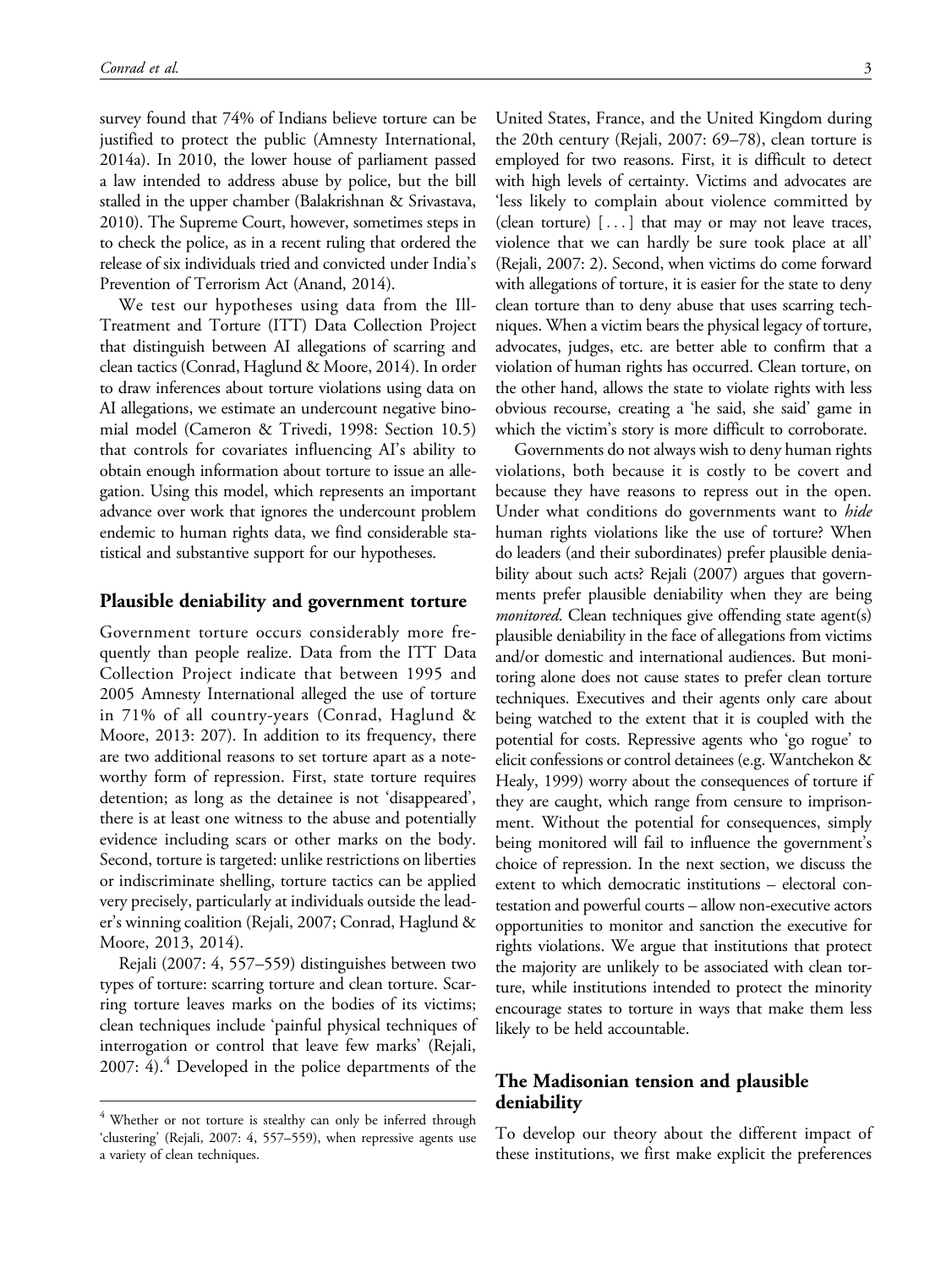of three actors: (1) a government leader, (2) the citizens of the polity, and (3) the leader's coercive agents. First, we assume that the leader wants to stay in power; in order to do so, he need only be concerned with the protection and safety of the members of his winning coalition and not run afoul of an effective court with the ability to remove him from power.<sup>5</sup> One way that the leader can invest in the safety and protection of the members of his winning coalition is to violate the human rights of individuals not in the winning coalition. The leader is responsible for sustaining the body politic, and he has at his disposal a coercive apparatus – police, prison guards, and soldiers – to enforce the state's monopoly on the legitimate exercise of coercion (Weber, 1946). The executive delegates to managers daily oversight of the agents of coercion, who make decisions about whether to commit violations, either in compliance with, or contrary to, directives from above. We do not theoretically address whether the decision to violate originates with the executive or individual agents, but instead focus on how democratic institutions impact the incentives of the executive and agents in common.

Second, we assume that each citizen delegates national security, writ large, and their own individual protection and safety to the executive (Weber, 1946; Walzer, 1973; North, Wallis & Weingast, 2009). The average member of the winning coalition is willing to withdraw his/her support from the leader if the leader violates his/her individual rights. But it is well established that people are more acceptant of human rights violations undertaken in response to a threat (Davis & Silver, 2004; Davis, 2007; Armstrong, 2013), justified in terms of national security (Davis, 2007; Armstrong, 2013), or directed at minority groups (Fiske, Harris & Cuddy, 2004; Harris & Fiske, 2011; Piazza, 2015). We consequently assume that voters are willing to turn a blind eye to rights violations that are directed at 'the other', such as criminals, dissidents,<sup>6</sup> and members of marginalized populations (Walzer, 1973). Bueno de Mesquita (2007) strengthens Walzer's analysis by showing that the office retention motive leads elected executives to prefer publicly visible security measures to 'behind the scenes' policies even when the former are less efficient than the latter. This incentive explains the public declarations of politicians such as Dick Cheney, Donald Trump, and Rodrigo Duterte (among many others) to 'dirty their hands' in defense of the nation when confronting members of marginalized groups who are culturally and politically perceived by their supporters as threats to the nation.

Finally, we assume that when government agents do not fear being caught or wish to demonstrate power over subordinates (Foucault, 1979), agents that are willing to torture are likely to use the most straightforward technique – scarring torture. Popular depictions of torture as specialized labor aside, by the time we are adolescents all human beings have the capacity and knowledge to commit the most common form of scarring torture: beating. When they expect to be monitored and punished, but nonetheless expect abuse to help gain a detainee's compliance, coercive agents are more likely to engage in clean techniques. Thus, non-scarring techniques become more pervasive as agents of the state are increasingly monitored and face costs associated with torture.

#### Plurality institutions: Electoral contestation

One of the most fundamental tenets of democracy is the notion that leaders attain office via a ballot of the adult population, who choose from among a pool of candidates with often conflicting viewpoints (Cheibub, Gandhi & Vreeland, 2010). Electoral contestation is important because it creates the possibility that the voting public might collectively sanction leaders for human rights violations. Elections can improve human rights outcomes if voters remove authorities who are known to violate rights (Davenport, 2007b) or use the electoral process to select leaders who will not do so in the first place. Faced with the threat of electoral accountability, elected officials face incentives to either end human rights violations altogether or continue to abuse human rights, but in a manner that generates plausible deniability.

Although elections are associated with better human rights performance writ large, several issues limit the extent to which electorates punish politicians whose coercive agents engage in torture. First, countries that elect their leaders invite greater challenges to state authority in the form of crime, protest, and terror (e.g. Powell, 1982; LaFree & Tseloni, 2006; Chenoweth, 2010), producing greater demand among the voting public for executives to 'dirty their hands' against criminals and dissidents to protect the body politic (Walzer,

 $^5$  We are working within a rational institutional approach (e.g. Riker, 1962; Levi, 1997; Przeworski & Stokes, 1999; Tsebelis, 2002) to democracy that emphasizes Madison's tension (Dahl, 1963), as opposed to the plethora of other approaches to representative democracy (e.g. Michels, 1915; Kateb, 1992; Dahl, 1998, among many others).

<sup>6</sup> We define dissidents as individuals believed to be a threat to the state or willing to engage in illegal activity to challenge policy (Conrad & Moore, 2010a).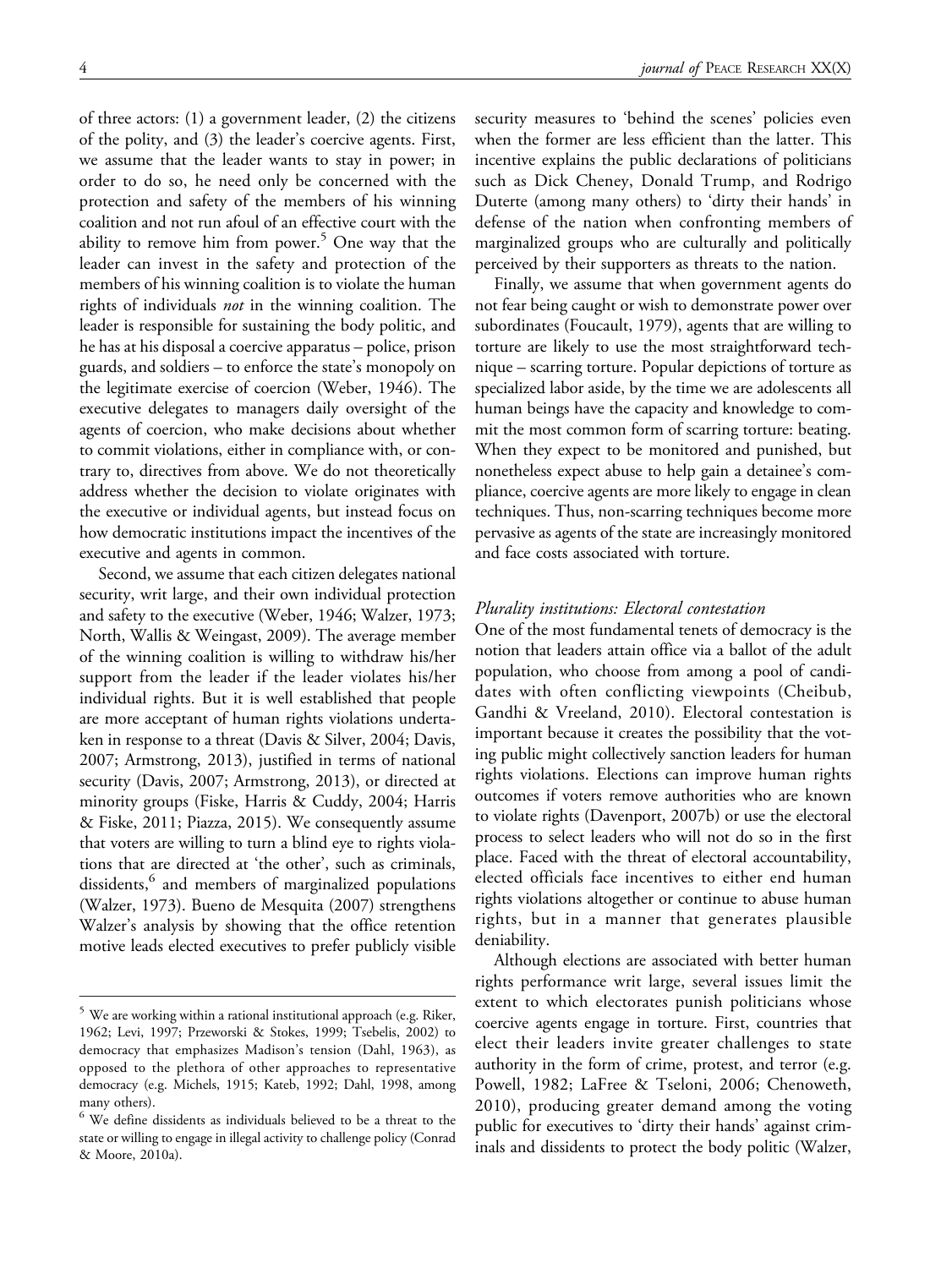1973). In countries with autocratic institutions, citizens know to falsify their preferences and lie low (Kuran, 1997). Although people do so because they recognize that the state will abuse them (e.g. Hollyer & Rosendorff, 2011), the equilibrium outcome is lower amounts of crime, protest, and violent challenges in autocratic states. This produces fewer opportunities for 'disciplining' criminals, dissidents, and members of marginalized groups in countries without elections than in countries with elected leaders.

Second, despite normative support for the general prohibition of torture, the protection of human rights is rarely a key electoral issue in democracies. In order for electoral contestation to motivate the leader to change his behavior with regard to repression, the voting public must prefer the leader to respect the rights of criminals, dissidents, and the marginalized *and* be willing to vote according to this preference. We do not assume that the electorate inherently values rights protection for the population at large. Instead, we make the relatively innocuous assumption that each voter prefer that the state not violate his/her *own* rights. Leaders are unlikely to change repressive behavior in the face of electoral contestation unless a sufficient number of voters are willing to cast their ballot on that issue. Some violations, such as curfews or restrictions on speech, apply broadly, but others can be more selectively targeted against particular individuals. In states with electoral contestation, leaders are more likely to avoid human rights violations writ large, but still tolerate violations against people who the public perceives as threatening.

Each of these issues ties directly to the third: who are the most likely victims of torture? Rejali (2007: Ch. 2) identifies criminals, dissidents, and marginalized individuals as most at risk of abuse. The criminal justice system's need for convictions puts criminals at risk; indeed, the demand for convictions produced the innovation of clean torture as police departments in liberal democracies sought plausible deniability with regard to the techniques they used to elicit confessions. Dissidents are seen as subversive, both by the state and the general population, and they often have extremist viewpoints that prevent them from forming voting coalitions or finding sympathy among the general electorate. The third group are people who are members of marginalized groups. Although torture to meet a democratic states' perceived juridical (i.e. criminal justice) or national security needs typically takes place in an official building, abuse motivated by civic discipline often occurs on the street. The primary purpose of such abuse is to remind a person that she has overstepped the boundaries implied by her social

status. Police abuse of immigrants, the homeless, and other marginalized populations falls under this category of civic discipline torture. Criminals, dissidents, and members of marginalized groups are unlikely to form a voting coalition to threaten to throw out of office executives who order or tolerate torture; other members of the voting public are also unlikely to be sympathetic to the members of these groups, making forming a voting coalition with other voters difficult.

Based on the discussion above, we do not think that the median voter will prefer to protect the rights of individuals most likely to be tortured by the state. In 2014, Amnesty International (2014a) reported that the public in many democratic countries exhibits high levels of approval of torture: 74% of those surveyed in India support such torture, as do 45% of those surveyed in the United States. Miller (2011) similarly reports wide variation in public support for torture, but high values in many countries that elect their politicians. Davenport, Moore & Armstrong (2007) and Conrad & Moore (2010b) find that the threat to governments produced by violent dissent effectively ensures that a state will be accused of torture. Richards, Morrill & Anderson (2012) provide support for this view in the United States: over 50% of the people they surveyed support several clean torture techniques, and more than 25% support a handful of scarring techniques. If leaders know that the electorate holds them responsible for national security and that the electorate is unlikely to punish them for torture, executives have an incentive to permit, and even order, torture that leaves marks on criminals, dissidents, and members of marginalized groups. As a result, we expect states with electoral contestation to permit agents of coercion to employ scarring torture rather than pressure them to adopt the more costly clean techniques.

In states with electoral contestation, leaders permit/ order torture against people outside the winning coalition without specifying the techniques. Because they are not concerned about losing office due to torture, leaders generally do not specify that agents use clean techniques in states with electoral contestation. Instead, leaders fail to specify technique or specify more easily implemented scarring techniques against minority groups (i.e. criminals, dissidents, and the marginalized). Similarly, because repressive agents are not themselves worried about the electoral costs of torture, they have no incentive to engage in clean torture absent the leader's directive.

This discussion leads to our first hypothesis about the relationship between electoral contestation and scarring torture: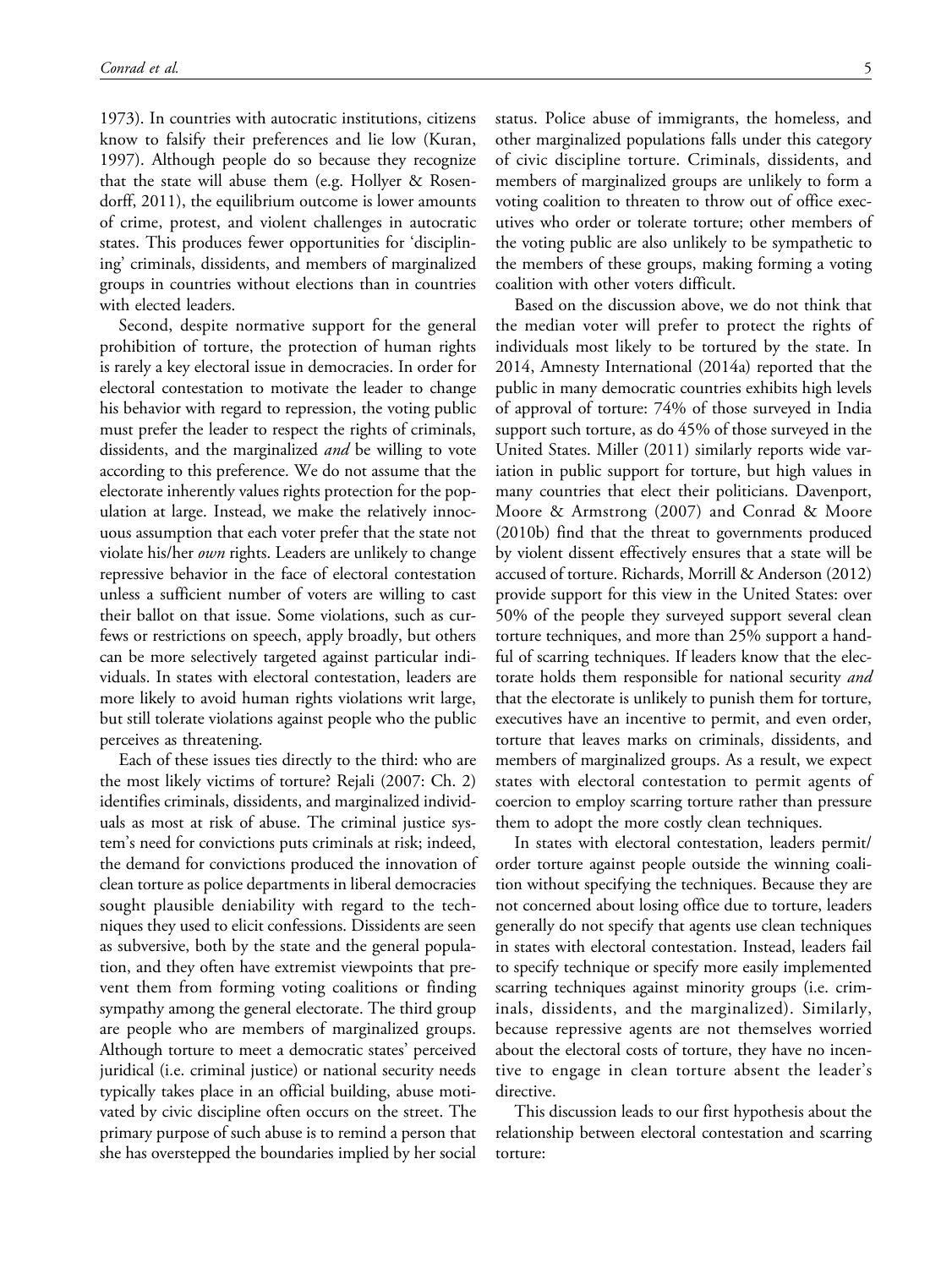Hypothesis 1: Electoral contestation is positively associated with scarring torture.

#### Protecting the minority: Powerful courts

Although electoral contestation was created as an institution to protect the majority, courts were created to protect individuals, and as a result, often minorities (e.g. Donnelly, 2003: 33–37; Keith, 2011). As such, a wealth of literature highlights the link between domestic judicial effectiveness and government respect for human rights (e.g. Keith, Tate & Poe, 2009; Powell & Staton, 2009; Staton & Moore, 2011). As courts become more powerful, they are better able to sanction executives and their agents for violating rights. Domestic courts gain power endogenously as they interact with other institutional actors and the public (e.g. Weingast, 1997; Ginsburg, 2003; Vanberg, 2005; Staton, 2006; Carrubba, 2009), and they are more powerful when citizens believe the judiciary constrains the behavior of government actors (e.g. Powell & Staton, 2009). When courts are powerful, political figures at all levels of government know that they may be held accountable for actions in opposition to domestic and international law.

Unlike electoral contestation, which relies on voters to monitor and collectively punish violators of human rights, courts can unilaterally make torture more costly for government agents. The threat of costs in a court of law causes leaders who face powerful judiciaries to prefer clean torture. Relative to scarring, clean torture increases evidence production costs by making violations more difficult to prove and by making victims more difficult to find.<sup>7</sup> At high levels of government, leaders are more likely to order clean torture when they face powerful domestic courts because they know that they may be held individually accountable for violations of human rights. When allegations of rights violations come before a court of law, the risk of the court ruling against the executive and his agents declines as the judiciary becomes less powerful. Even allegations of human rights abuse that make it to the court are less likely to be seen as threatening to the state's ability to repress when courts are ineffective. Executives who order torture and face a powerful judiciary, on the other hand, recognize that victims are more likely to file cases of human rights violations, and that the court can, and may, impose costs on them. In countries with very powerful courts, judicial

actors can even remove leaders from power altogether. As such, executives in states with weak courts know that fewer cases will be brought against the state, making the likelihood of sanctions for human rights violations less salient. In expectation, executives face incentives to reduce their use of torture, $8$  and to the extent that they use it at all, to shift toward torture techniques that afford them plausible deniability.

Coercive agents are also more likely to consider judicial costs in countries with powerful courts and adjust their behavior accordingly. The weaker courts are, the less likely coercive agents are to expect the domestic judiciary to sanction them for violations of human rights, and the more likely they are to continue with the status quo of scarring torture. Coercive agents do not want to be held individually accountable for violations of human rights. This reasoning leads to our second hypothesis, which follows from our argument that courts provide incentives for both the leader and his agents to prefer clean techniques:

Hypothesis 2: Judicial power is positively associated with clean torture.

#### Empirical analysis

Although a growing body of scholarship focuses on the effect of institutions on torture (e.g. Hathaway, 2002; Rejali, 2007; Vreeland, 2008; Powell & Staton, 2009; Conrad & Moore, 2010b; Hollyer & Rosendorff, 2011; Lupu, 2013b), researchers have yet to quantitatively examine the effect of political institutions on government choices across types of abuse. This is in large part because most cross-national datasets on torture do not distinguish among torture types (e.g. Cingranelli & Richards, 2010b; Hathaway, 2002). Using new event data on torture allegations from the ITT Data Collection Project (Conrad, Haglund & Moore, 2014), we test our hypotheses about the effect of domestic institutions on the government decision to engage in scarring or clean torture.

#### Measuring torture by state agents

We turn to the ITT Data Collection Project and produce two dependent variables: counts of the number of allegations of clean and scarring torture, respectively, published by Amnesty International (AI) from 1995 to 2005. Unlike previous data on human rights violations,  $\frac{1}{7}$  When evidence of violations is costly to obtain, even the most

powerful courts are less likely to constrain violations of human

 $8$  See, for example, Powell & Staton (2009).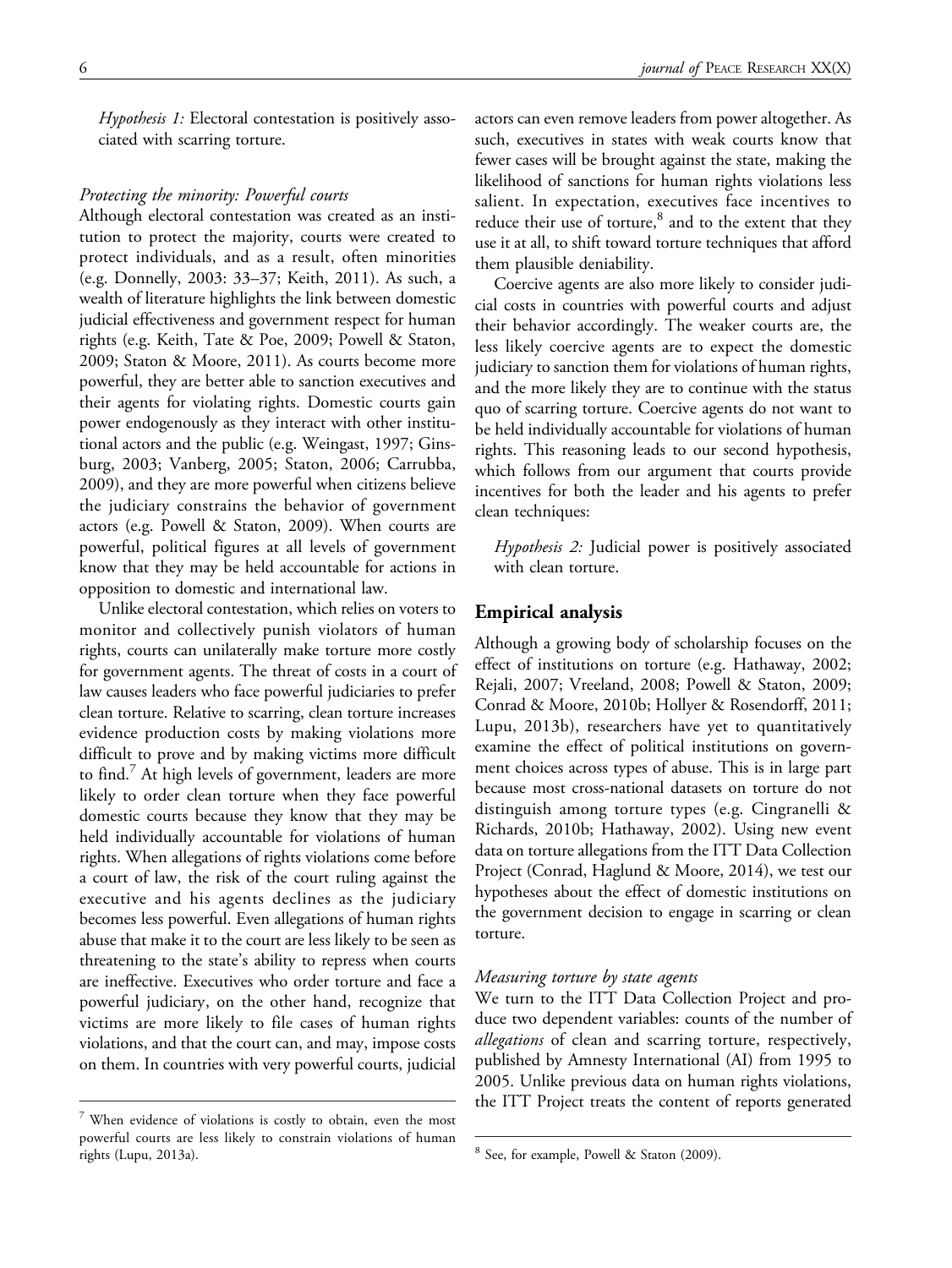by advocacy organizations like AI as allegations rather than direct information about violations. Based on content analysis of AI publications, ITT codes data on allegations of government torture and ill-treatment for 154 countries from 1995 to 2005.<sup>9</sup> Operationally, the ITT project defines an allegation as a set of English sentences that make the claim that a state has detained and tortured a person (or people; Conrad & Moore, 2011). The ITT specific allegation (SA) data are events data: they are available at the country-date-event unit of observation. Yet, because the majority of our independent variables are coded at the country-year unit of observation, we aggregate ITT allegations of scarring and clean torture to that unit of analysis by calculating the sum of allegations of each scarring and clean torture within each country-year in our data.

The ITT SA data distinguish among four types of allegations: scarring torture, clean torture, unknown torture, and ill-treatment. In this study, we focus exclusively on the distinction between scarring torture – which leaves visible marks on the victim – and clean torture – which does not. The ITT data coding rules for distinguishing between scarring torture and clean torture are quite detailed. Scarring torture includes (but is not limited to) burning, beating, cutting, whipping, boiling, sexual abuse (to include rape), abuse using animals (e.g. allowing dog bites), maiming, and disfiguring. Clean torture includes (but is not limited to) electrotorture, beating with instruments, beating on body parts so as not to leave marks, water torture, dry choking, climatized air, exhaustion exercises, positional torture and devices, restraints, irritants, sleep deprivation, noise, sensory deprivation, purposefully withholding food/water/ medication, isolation from human beings, and forced feeding. $10$ 

#### Using torture allegations to estimate violations

ITT does not measure the human rights performance of states, but instead creates data about the allegations made by AI. We use ITT to draw inferences about actual human rights abuses, which is to say that we draw inferences about the impact of our independent variables upon a dependent variable that we do not measure directly. We use the ITT allegations data to estimate the unobserved number of violations that occur in each country. More specifically, we use a design that explicitly recognizes ITT as a measure of allegations and directly model the most likely source of bias in these data. The actual level of state torture in a given year is unobservable; in the content analysis of AI documents, ITT explicitly codes information about torture allegations rather than information about violations. Because of its extensive quality control procedure, which includes research teams of subject and area experts as well as approval by veto players, AI is agreed to produce credible allegations (e.g. Clark, 2001). This reputation for credible reporting has not only made AI an effective advocate, but also made its reports a source for content analysis by researchers generating data (e.g. Gibney & Dalton, 1996; Cingranelli & Richards, 2010b; Ron, Ramos & Rodgers, 2005).

That allegations in AI documents are credible, however, does not address whether they are representative of the actual level of state torture in a given country-year. We do not believe that AI allegations of torture constitute an unbiased record of state human rights violations, nor does AI. Indeed, the organization recently took pains to point this out in reference to their statement about the amount of torture they have documented in their reports: 'This figure provides a sense of the scale of the problem but we can only report on those cases known to us. By no means do they reflect the full extent of torture in the world' (Amnesty International, 2014b: 6). Allegations of torture are necessarily an undercount of uses of torture by state agents. By their very nature, human rights violations are typically hidden from public view. Indeed, many instances of rights violations are hidden from superiors: the 'state' does not have a complete catalog of all of its employees' violations of human rights. Further, information about abuses of human rights, including torture, is not equally available across countries and over time. AI staffers form relationships with activists, government officials, NGO personnel, and reporters and rely on these networks to provide information about allegations. The information available to AI staffers varies across countries and over time, and this fact influences the number of allegations AI produces.

Before describing our modeling strategy, we present some descriptive statistics for the ITT measures of clean and scarring torture that help to illuminate some of the measurement issues discussed above. Figure 1 shows the median count and interquartile range for each torture measure for each year in the ITT data. A best fit line that treats the median count as a linear function of time is shown in grey. The figure suggests that there is a slight

<sup>&</sup>lt;sup>9</sup> Figures displaying a list of countries in our sample and descriptive statistics for our dependent variables, by country, can be found in the Online appendix.

<sup>&</sup>lt;sup>10</sup> Please see Conrad, Haglund & Moore (2014) and Conrad & Moore (2010a) for additional information.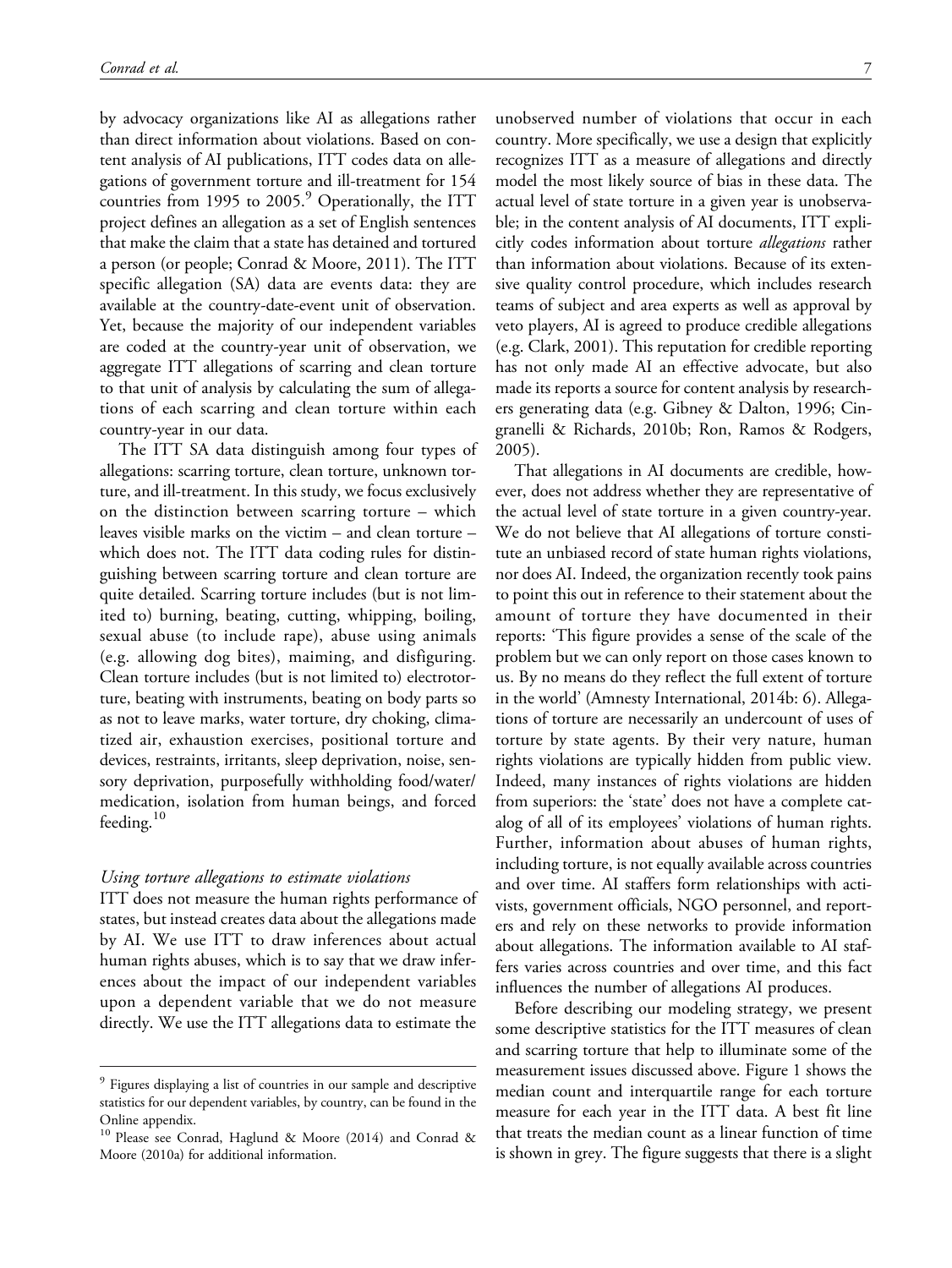

Figure 1. Median counts and interquartile ranges for each year in the ITT data The median for each year is shown as a dot, and the interquartile range is shown as a black, vertical line. A best fit line is shown in grey.

decline in torture allegations over time, with the change being more pronounced in the case of scarring torture. For each variable the decrease is more noticeable in the upper quartile than the median. This means that while the modal number of torture allegations has only slightly declined, the worst cases in 2005 look much better than the worst cases in 1995.

Figure 1 also indicates that, globally, scarring is a more common practice than clean torture. That scarring torture seems to be more common than clean is consistent with our argument that state agents will use scarring torture by default. However, this also likely reflects the fact that clean torture is more difficult to detect than scarring torture; indicators of clean torture likely suffer more from an undercount bias. Importantly, the information problem that AI faces means that some cases of torture will go unreported and that indicators of both practices are biased downwards.

Modeling allegations: An undercount negative binomial To address the undercount problem that affects allegations of scarring and clean torture, we employ a version of the detection controlled mixture model developed by Feinstein (1989, 1990): an undercount negative binomial regression (Cameron & Trivedi, 1998: Ch. 10). Detection controlled models allow scholars to model the kind of measurement error that impacts human rights data (e.g. Bollen, 1986; Spirer, 1990; Goodman & Jinks, 2003), including the ITT data: measurement error

associated with the (in)ability of groups like AI to detect torture perfectly. Sometimes torture occurs and does not lead to allegations, resulting in an undercount of cases of torture (Conrad, Haglund & Moore, 2014). Failure to account for this systematic undercounting process will produce biased estimates of the effects of covariates upon the number of cases of torture, and will also lead to an underestimate of the number of cases of torture (Feinstein, 1990: 247–248).

A detection controlled model allows one to model this type of measurement error by allowing the probability of observing and recording a torture event to vary, as a function of covariates, across observations. This is accomplished by specifying a count model for the total number of events, and a binary response detection model which models the probability of observing an event if one occurs. <sup>11</sup> The observed outcome (number of observed events) is then a proportion of the true number of events. If the total number of instances of torture follows a negative binomial process, the expected count can be expressed as  $\lambda_i = e^{X_i \beta}$ , where X is a matrix of covariates and  $\beta$  is a vector of coefficients to be estimated. We allow the probability that AI alleges that torture occurred, given that it occurred, to vary across

<sup>&</sup>lt;sup>11</sup> Coefficients from the count model can be interpreted as an indication of the effect of a covariate on the expected number of total (observed and unobserved) events. Coefficients from the detection model can be interpreted as an indication of effect of a covariate on the probability of observing an event if one occurs.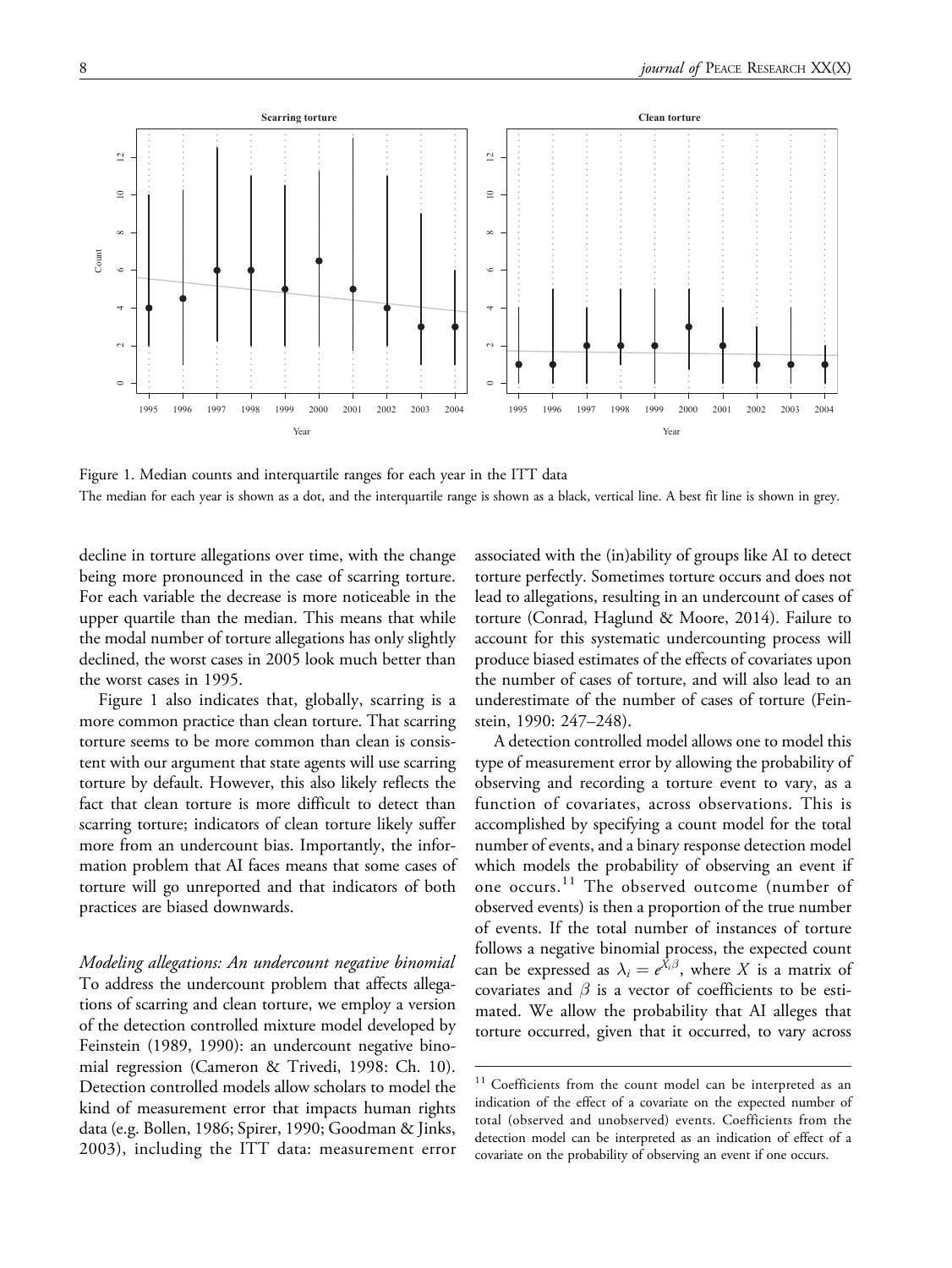observations. This probability can be expressed as  $p_i = \Lambda(Z_i\gamma)$ , where Z is a matrix of covariates,  $\gamma$  are coefficients to be estimated, and  $\Lambda$  is the c.d.f. of the standard logistic distribution (i.e.  $e^{Z\gamma}/(1 + e^{Z\gamma})$ ). Replacing the mean of the negative binomial distribution with  $\mu_i = \lambda_i p_i$ , and specifying the variance as  $\mu_i(1 + \alpha \mu_i)$ , where  $\alpha$  is the overdispersion parameter, leads to the following log-likelihood function for the undercount negative binomial:

$$
\ln L = \sum_{i=1}^{N} [\ln \Gamma(y_i + \alpha^{-1}) + \ln(y_i!) - \ln \Gamma(\alpha^{-1})
$$
  
+ $\alpha^{-1} \ln(\alpha^{-1}) - \alpha^{-1} \ln(\alpha^{-1} + \mu_i) + y_i \ln(\mu_i)$   
- $y_i \ln(\alpha^{-1} + \mu_i)$ ]

Parameters for this model are identified if the covariates in X are not identical to those in Z. We estimate parameters via maximum-likelihood estimation in R (R Development Core Team, 2015) and include more detail about the model in our Online supplemental appendix.

#### Operationalization of independent variables

To test our hypotheses about the impact of political institutions upon states' use of scarring and clean torture using the aforementioned framework, we require measures of both contested elections and judicial power. To measure elections, we use a dichotomous measure from Cheibub, Gandhi & Vreeland (2010). In order for a country to be coded as having contested elections, (1) the executive and the legislature must be selected through popular election, (2) there must be ex ante uncertainty about who will win, (3) the winner must take office following the election, and (4) elections must occur at regular intervals. All countries that do not meet these criteria are coded as not having competitive elections in our data.

We understand judicial power to have three components: (1) whether judges are permitted to rule without interference (Staton & Moore, 2011), (2) whether judges rulings are translated into policy, and (3) whether the domestic population believes the court is powerful and is thus inclined to use it (Powell & Staton, 2009). A number of indicators for one or more of these dimensions have been proposed, but none of them capture all three dimensions. Linzer & Staton (2012) use a dynamic Bayesian ordinal item response theory (IRT) model to develop a measure of judicial power from eight existing indicators. The IRT model produces a continuous measure that ranges from 0 to 1, for which higher values represent greater levels of domestic judicial power. This

measure is accompanied by an estimate of uncertainty that we account for in the analysis below by drawing ten values from the posterior density for each observation, estimating our models ten times, and pooling the estimates using the same formula one would use for multiply imputed datasets.

To guard against spurious inferences we include several additional measures in our main models. First, torture techniques are often used in conjunction with one another. In the ITT SA data, an individual event can include allegations of up to three types of torture: scarring, clean, and unstated. We include count measures of unstated torture in our models of scarring and clean torture; we also include a covariate for clean torture in our empirical model of scarring torture, and vice versa. Second, torture is more common when states face dissent (Davenport, Moore & Armstrong, 2007), and torture spells rarely end when dissidents engage in at least one act of violence per year (Conrad & Moore, 2010b). There is also much work that argues for a systematic relationship between competitive elections and dissent (e.g. Gurr, 1970). We control for violent dissident–state interactions in our outcome equations using the Correlates of War (COW) binary measure of civil war, coded positive when at least 1,000 deaths occur (Sarkees,  $2000$ .<sup>12</sup> Finally, we account for (logged) country wealth and population using data from the World Development Indicators (WDI).

To draw inferences about the conditions under which states turn to clean torture using ITT data on allegations, we must also specify a 'detection equation' that permits us to model the measurement error (undercount) in each observation in our dataset. Hill, Moore & Mukherjee (2013) examine the extent to which AI allegations of torture, measured using the CIRI data, are biased. To motivate our specification of the detection equation we adopt their argument on organizational incentives and quality of information. We focus on the quality of information available to AI, as we are making an argument and trying to draw inferences, about what affects AI's ability to learn about torture and issue an allegation.

First, the extent to which AI is able to generate allegations of human rights violations is dependent on its ability to work within a given country. Although AI maintains local offices in many countries, some governments prevent NGOs from operating within their

<sup>&</sup>lt;sup>12</sup> Our results are robust to using the Uppsala Conflict Data Program's threshold measure of civil war, set as 25 deaths per year (UCDP, Themnér & Wallensteen, 2014).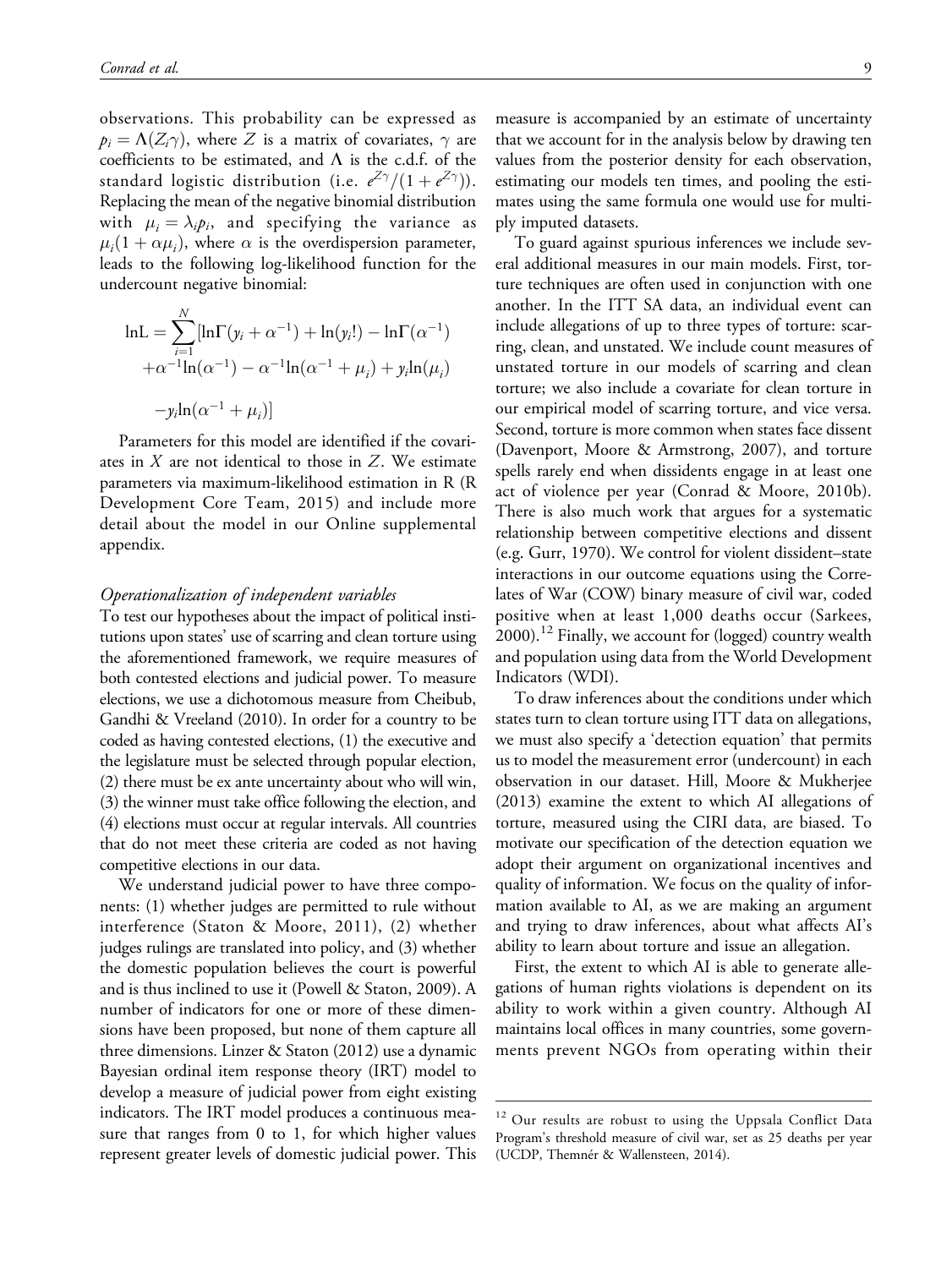borders. In these cases, it is more difficult for AI to have access to victims, as well as local advocates, and thus more difficult for them to make allegations – even when violations occur. To account for the fact that INGO access is positively associated with the production of allegations, we include a count of the number of human rights-focused INGOs with an office in that country from Murdie & Bhasin (2011). We use the natural log of this count.

Second, governments that censor citizens and media outlets greatly inhibit AI's ability to produce allegations of human rights abuses, including torture. As a proxy for the amount of public information available to AI we include the CIRI measure of freedom of speech and press, which represents 'the extent to which freedoms of speech and press are affected by government censorship, including ownership of media outlets' (Cingranelli & Richards, 2010a: 27). It is an ordinal, trichotomous indicator that ranges from 0 to 2 with higher values representing greater government respect for this right.

Third, Hill, Moore & Mukherjee (2013) also argue that INGOs like AI develop beliefs about a state's respect for human rights; those beliefs influence the likelihood that AI issues an allegation. The lagged value of the Latent Human Rights Protection Score (version 1; Schnakenberg & Fariss, 2014), which is partly based upon AI's Annual Reports, is not only a useful measure of AI's beliefs about the state's respect for rights; it also helps us model any bureaucratic inertia in the reporting and serves as a proxy measure for the size and strength of the grass roots network in each country that AI taps to obtain information. This index is created using an IRT model like that of Linzer & Staton's (2012). It is continuous, with a range from roughtly  $-4$  to 4; higher values represent greater respect for rights. The greater the country's respect in the past, the less vigilant and less likely AI will be to detect violations that occur. We account for the uncertainty in this measure in the same way we do for the Linzer & Staton (2012) measure.

Finally, we include in the detection equation (logged) GDP per capita as an indicator of a country's average level of wealth. Higher average income is correlated with the existence of infrastructure that eases transportation as well as communication. Both of these make it easier for organizations like AI to collect and disseminate information about abuse. The sample used for estimation consists of 906 observations for 112 countries.

#### Results and discussion

We begin with the results for the equation that models AI's ability to detect violations in each country-year.



Figure 2. Predicted detection probabilities for clean and scarring torture

The distribution of detection probabilities for the clean model are shown on the left in light gray; those for the scarring model are shown on the right in dark gray. This quantity can be interpreted as the probability that AI would detect a case of torture if one occurred.

These are important as they establish whether we have been able to model the undercount between actual torture – the subject of our hypotheses – and AI allegations – the data we observe. Figure 2 reports predicted detection probabilities from each model. This quantity represents the probability of 'detecting' an instance of torture if one occurs: the probability that AI would obtain a sufficient amount of information about a case of torture to issue an allegation, if authorities engaged in torture. We use dark gray to depict the distribution of detection probabilities for the scarring torture model, and light gray for the distribution for the clean torture model. As anticipated, the predicted probabilities from the clean model are, on average, well below those from the scarring model: AI more readily detects and reports scarring abuse than it does clean abuse. Figure 2 establishes the face validity of our detection equation model. It also justifies our choice of the undercount model, since any amount of undercounting will produce biased estimates in a standard negative binomial regression model. Figure 2 shows that AI undercounts both kinds of torture, but is much better able to detect scarring than clean torture.<sup>13</sup>

<sup>&</sup>lt;sup>13</sup> We present coefficient estimates from the detection equation and discuss these results in our Online supplementary appendix.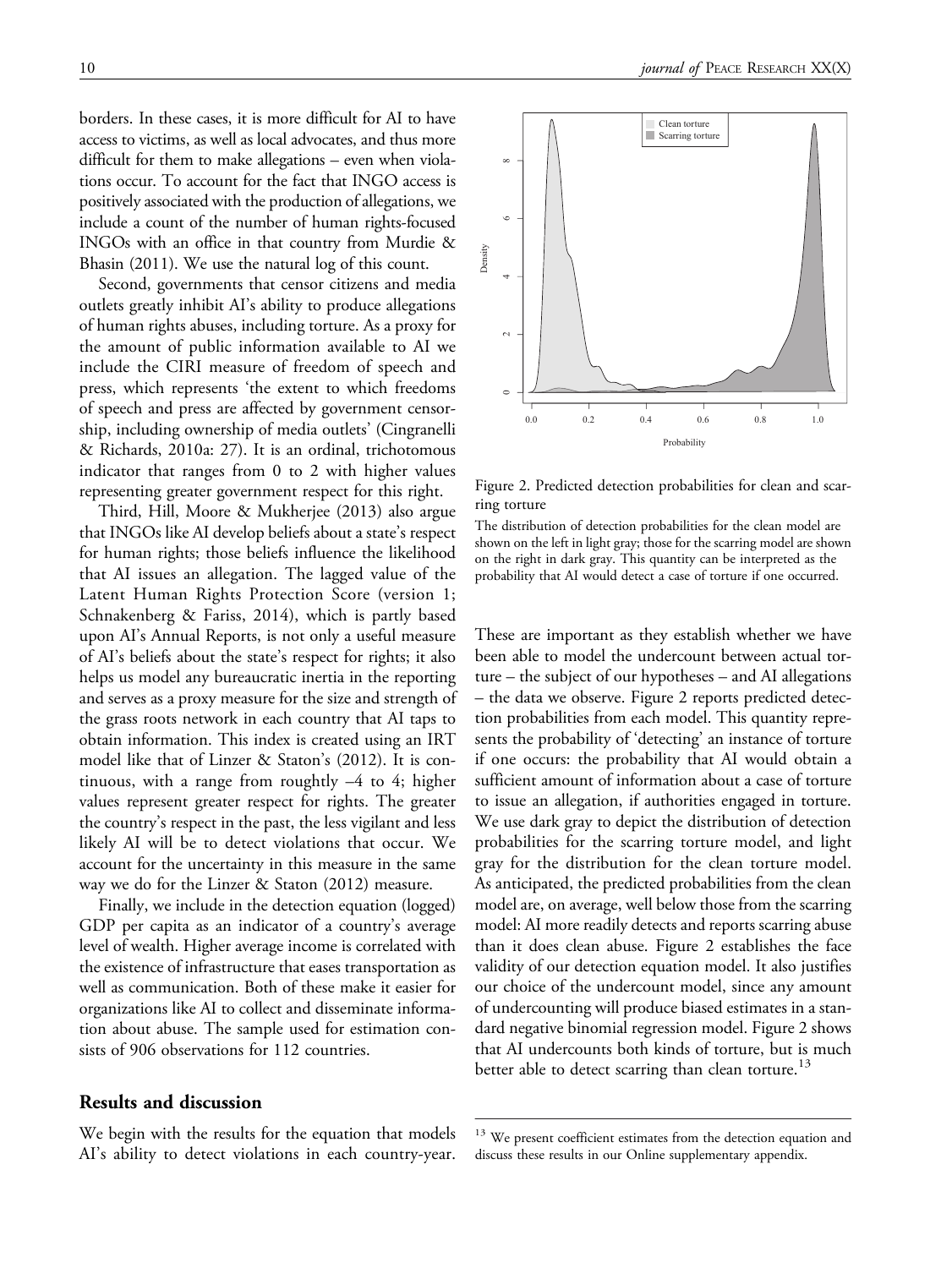

Figure 3. Coefficient estimates from negative binomial equation

The estimates are shown as dots; 90% confidence intervals shown as lines. Where the line does not cross zero the coefficient is statistically significant at the  $\alpha = 0.10$  level (two-tailed).  $N = 906$ .

We argue that the effect of domestic institutions on torture techniques depends on the extent to which they protect the individual. We hypothesized that electoral contestation does not pressure leaders to substitute clean torture for scarring torture, and ceteris paribus, is associated with higher levels of scarring torture. Because powerful domestic courts are intended to protect the minority, we hypothesized that the presence of such institutions would be positively associated with clean techniques. Figure 3 reports coefficient estimates from undercount negative binomial models where the dependent variable in the count equations is scarring torture and clean torture.<sup>14</sup> Table I reports incidence rate ratios (IRRs).

In strong support of our first hypothesis, contested elections are associated with a statistically significant

| Table I. Incident rate ratios |
|-------------------------------|
|                               |

|                  | Scarring torture | Clean torture |
|------------------|------------------|---------------|
| Elections        | 1.32             | 0.68          |
| Judicial power   | 0.92             | 1.78          |
| Scarring torture |                  | 1.05          |
| Clean torture    | 1.05             |               |
| Unstated torture | 1.02             | 1.02          |
| Civil war        | 0.98             | 0.47          |
| Country wealth   | 0.96             | 0.86          |
| Population       | 1.08             | 1.10          |

Incident rate ratios for statistically significant coefficients (two-tailed) shown in italics ( $p < 0.10$ ).

increase in scarring torture. Moving from a country without electoral contestation to one with contestation increases the expected number of victims of scarring torture by 32% (i.e. an IRR of 1.32). Countries in which leaders are selected through competitive elections are, ceteris paribus, expected to engage in 32% fewer acts of clean torture relative to countries that do not regularly hold competitive elections (IRR of 0.68). The protection of human rights is generally anti-majoritarian, and competitive elections are plurality institutions. As such, because the abuse can be targeted we did not expect electoral contestation to protect against scarring torture or incentivize leaders to hide violations of rights. These results support our expectation (Hypothesis 1) that elections have a normatively *negative* association with the protection of human rights of the individual; leaders are expected to protect the majority, and elections may incentivize them to permit/order state agents do so by committing human rights violations against people perceived to be threatening. In future work, scholars might use the ITT data to examine the impact of contested elections on torture across government agencies (e.g. police, prisons, military, immigration and detention) and victim types (e.g. criminals, dissidents, marginalized populations).

We also find support for our second hypothesis : greater judicial power encourages states to use less visible techniques. Judicial power is unrelated to levels of scarring torture, but positively impacts its level of clean torture (Hypothesis 2), increasing the expected count of clean violations by 78% (i.e. an IRR of 1.78). These results are consistent with a broad set of findings that domestic courts constrain human rights violations more generally (e.g. Powell & Staton, 2009; Keith, Tate & Poe, 2009). We hasten to add, however, that these results do not necessarily paint a positive picture for the effect of courts on human rights practices. Courts may

<sup>&</sup>lt;sup>14</sup> We exclude the overdispersion parameter from Figure 3. The natural log of this parameter is 0.60 for the scarring torture model (with a standard error of 0.03) and 0.57 for the clean torture model (with a standard error of 0.05).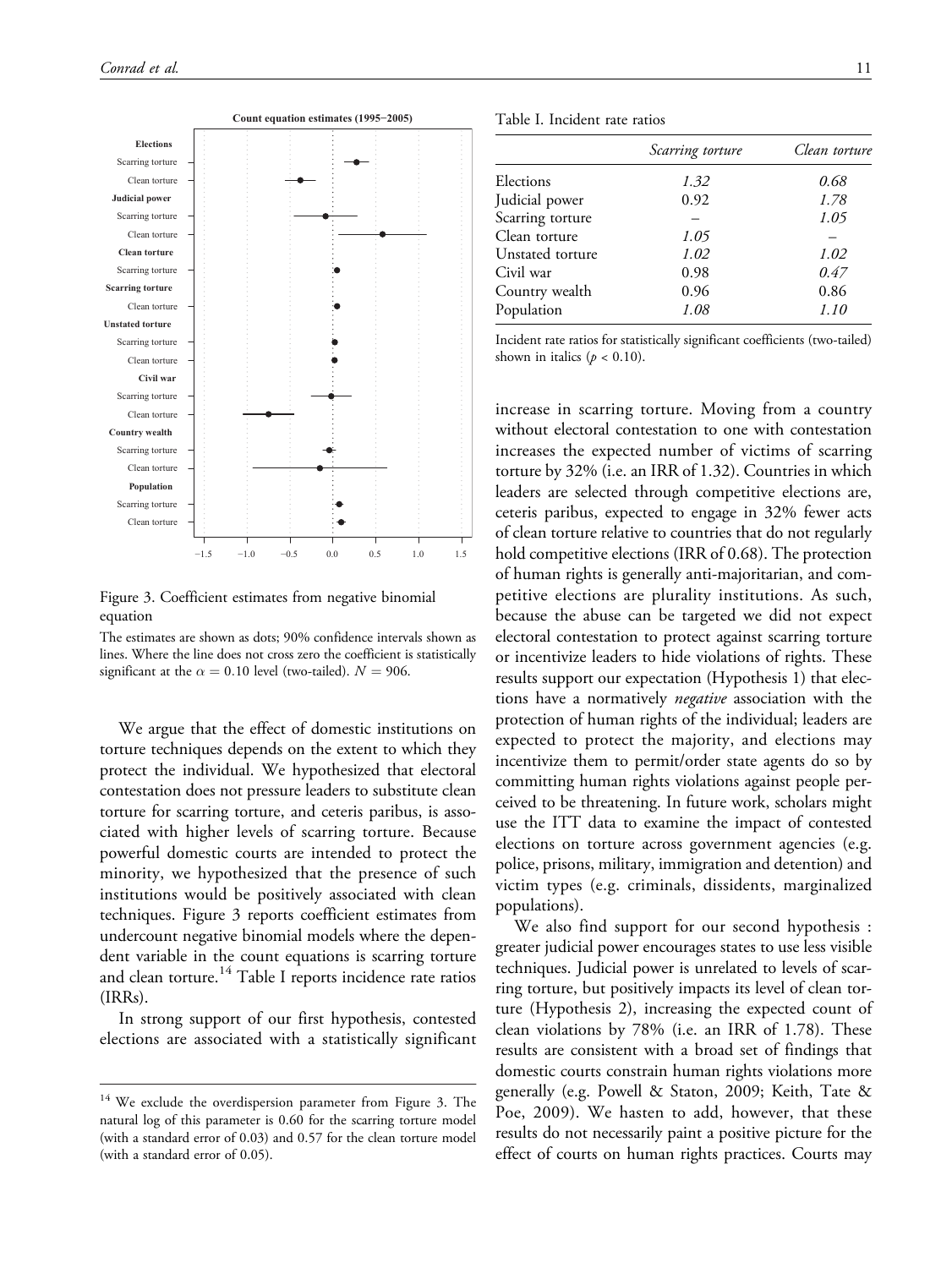decrease state repression writ large, but they also appear to encourage executives and their agents to be more clever in hiding human rights violations that can be narrowly targeted by turning to clean torture when they do occur.

Regarding the control variables, unstated torture is positively associated with both scarring and clean, and scarring and clean techniques are positively associated with one another. This is likely because (1) unstated torture may include scarring, clean, or some combination of the two techniques, and (2) states often torture using multiple tactics. That scarring and clean are positively related with one another suggests that these techniques may be complements rather than substitutes. Civil war does not impact scarring torture, although it is associated with less clean torture. Country wealth is not associated with either clean or scarring torture; population is positively associated with both techniques.

# Conclusion

Democratic institutions reduce the costs of monitoring government agents and can incentivize actors to make allegations of rights violations (Donnelly, 2003; Davenport, 2007b; Davenport, Moore & Armstrong, 2007; Conrad & Moore, 2010b). Yet previous work has failed to note that greater political participation creates more crime and dissent (Powell, 1982; LaFree & Tseloni, 2006; Chenoweth, 2010), which produces more interactions between agents of coercion and people who are unlikely to be members of a winning coalition under electoral contestation. We distinguish between plurality and non-majoritarian institutions, noting that elections only constrain state abuse of people who are members of the selectorate. Because individuals who are tortured are generally drawn from the weakly enfranchised, their rights are unlikely to be protected by the electoral process. Donnelly (2003: 191–192) writes:

Only if a sovereign people wills respect for human rights, and thus constrains its own interests and actions, will democracy contribute to realizing human rights. In practice, however, the will of the people, no matter how it is ascertained, often diverges from the rights of individual citizens. Electoral democracies often serve the particular interests of key constituents.

Powerful courts are anti-majoritarian institutions intended to protect the minority. Because human rights are enshrined in both domestic and international law, courts are the institution responsible for upholding them. By demonstrating that courts are the liberal democratic institution that serves to motivate the use of clean torture techniques and reduce the reliance upon scarring methods, our results extend those reported in Davenport, Moore & Armstrong (2007), Keith, Tate & Poe (2009), and Powell & Staton (2009). Using the ITT Specific Allegation data, we find support for our hypothesis that courts are positively associated with clean torture techniques.

Our results suggest that politicians care more about their constituents than they do about their international reputations; this finding is consistent with previous research that has found the effects of international constraints on human rights violations to be very small and often contingent on domestic institutional structures. We expect that most political scientists, who appear to reflexively think of democratic institutions as producing positive outputs, would not anticipate the argument and findings that electoral contestation is positively associated with scarring torture. Our study brings that argument and finding to light and explains why powerful courts are the liberal democratic institution responsible for the shift to clean torture documented by Ron (1997) and Rejali (2007). As such, this article provides initial evidence that powerful courts may be the key mechanism behind the empirical finding known as the 'domestic democratic peace' (Davenport, 2007b). Although contested elections are associated with improved respect for human rights, elections are unlikely to protect the rights of individuals outside the leader's winning coalition. In order to protect the rights of such minorities in democracies, domestic judicial systems may help – both by providing leaders with incentives to avoid public violations of human rights and by encouraging repressive agents to 'shirk' when they are given orders to torture.

#### Replication data

The Online appendix, dataset, codebook, and R scripts for the empirical analysis in this article can be found at <http://www.prio.org/jpr/datasets>. All analyses were conducted using R.

#### Acknowledgements

Previous versions of this article were presented at the 2013 Columbia University Human Rights Seminar, the 2013 Annual Meeting of the International Studies Association, the 2012 International Politics of Autocracies Workshop at Rice University, the 2012 Visions in Methodology Workshop at Pennsylvania State University, Arizona State University, the University of Denver, Georgia State University, Texas A&M University,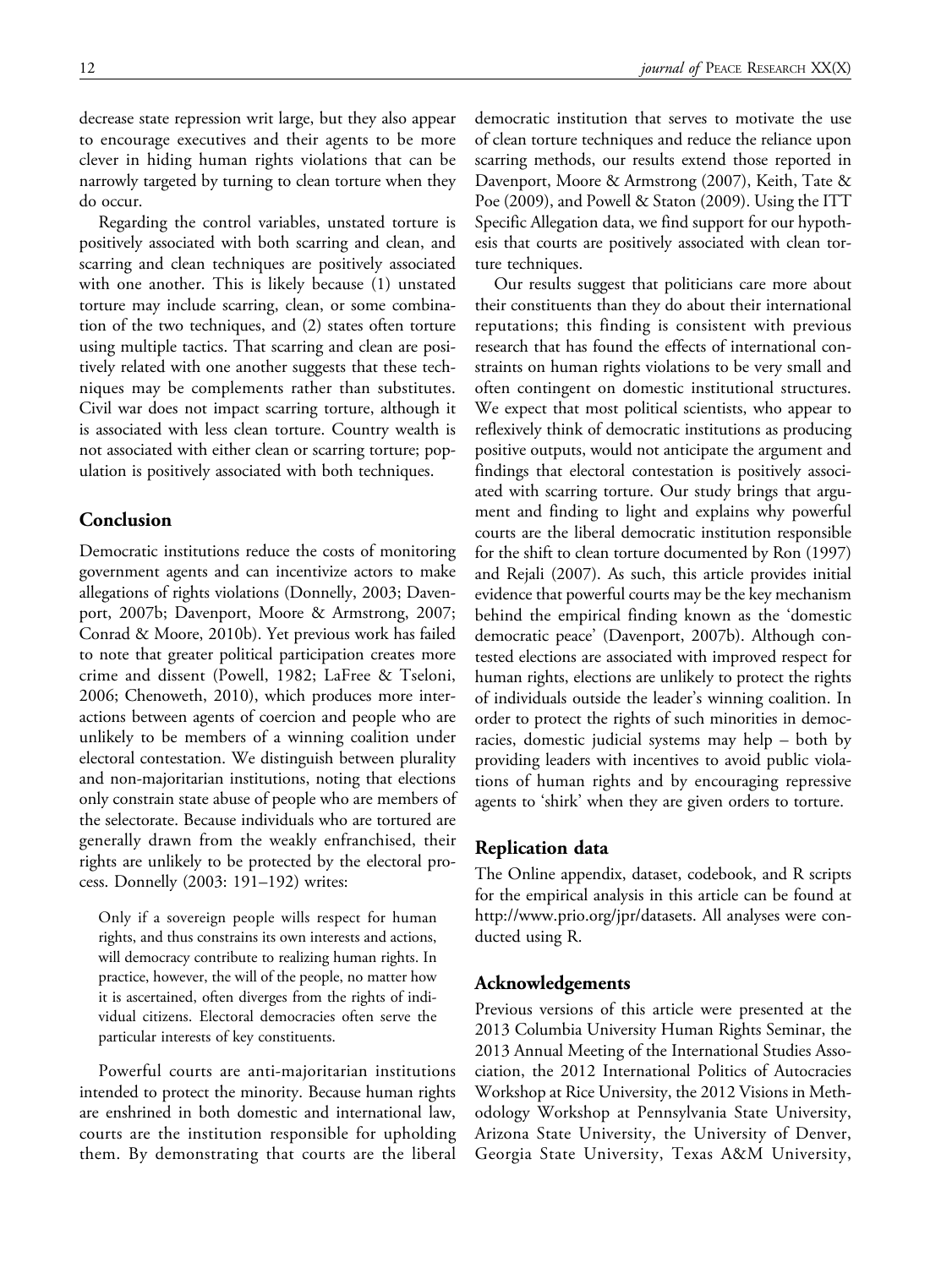Washington University, and a brown-bag session at the Peace Research Institute, Oslo (PRIO). We are grateful to Ryan Bakker, Helga Malmin Binningsbø, Ryan Carlin, Erica Chenoweth, Eric Coleman, Claude d'Estree, Larissa Fast, Hanne Fjelde, Helge Holtermann, Jesse Johnson, Oliver Kaplan, Ashley Leeds, Michaela Mattes, Sara McLaughlin Mitchell, Nate Monroe, Cliff Morgan, Douglas Morris, Ragnhild Nordås, Jonas Nordkvelle, Håvard Mokleiv Nygard, Gudrun Østby, Erlend Paasche, Darius Rejali, Mark Souva, Julia Strasheim, Rachel Wahl, Jessica Weeks, and Gerdis Wischnath for helpful comments and suggestions. Will Moore passed away shortly after this article was accepted for publication. He was an incredible mentor and friend; we will miss him immensely.

# References

- Amnesty International (2014a) Stop torture global survey: Attitudes to torture [\(http://www.amnesty.org/en/library/](http://www.amnesty.org/en/library/info/ACT40/005/2014/en) [info/ACT40/005/2014/en\)](http://www.amnesty.org/en/library/info/ACT40/005/2014/en).
- Amnesty International (2014b) Torture in 2014: 30 years of broken promises ([http://www.amnesty.org/en/library/info/](http://www.amnesty.org/en/library/info/ACT40/004/2014/en) [ACT40/004/2014/en](http://www.amnesty.org/en/library/info/ACT40/004/2014/en)).
- Anand, Utkarsh (2014) Supreme court pulls up Gujarat police, orders release of Akshardham convicts. Indian Express 17 May [\(http://indianexpress.com/article/india/](http://indianexpress.com/article/india/india-others/sc-pulls-up-gujarat-police-orders-release-of-akshardham-convicts/) [india-others/sc-pulls-up-gujarat-police-orders-release-of-ak](http://indianexpress.com/article/india/india-others/sc-pulls-up-gujarat-police-orders-release-of-akshardham-convicts/) [shardham-convicts/\)](http://indianexpress.com/article/india/india-others/sc-pulls-up-gujarat-police-orders-release-of-akshardham-convicts/).
- Armstrong, David A (2013) The unexpected effect of elections on repression (<http://quantoid.net/research>).
- Balakrishnan, Sumant & Devyani Srivastava (2010) Prevention of Torture Bill. New Delhi: Network for Improved Policing in South Asia ([http://www.nipsa.in/india/](http://www.nipsa.in/india/resources/the-prevention-of-torture-bill-2010.html) [resources/the-prevention-of-torture-bill-2010.html](http://www.nipsa.in/india/resources/the-prevention-of-torture-bill-2010.html)).
- Bollen, Kenneth A (1986) Political rights and political liberties in nations: An evaluation of human rights measures, 1950 to 1984. Human Rights Quarterly 8(4): 567–591.
- Bueno de Mesquita, Ethan (2007) Politics and the suboptimal provision of counterterror. International Organization 61(1): 9–36.
- Butterfield, Fox (2004) Mistreatment of prisoners is called routine in US. New York Times 8 May ([http://www.](http://www.nytimes.com/2004/05/08/national/08PRIS.html) [nytimes.com/2004/05/08/national/08PRIS.html\)](http://www.nytimes.com/2004/05/08/national/08PRIS.html).
- Cameron, A Colin & Pravin K Trivedi (1998) Regression Analysis of Count Data. New York: Cambridge University Press.
- Carrubba, Clifford J (2009) A model of the endogenous development of judicial institutions in federal and international systems. *Journal of Politics* 71(1): 1–15.
- Cheibub, Jose´ Antonio; Jennifer Gandhi & James Raymond Vreeland (2010) Democracy and dictatorship revisited. Public Choice 143(1): 67–101.
- Chenoweth, Erica (2010) Democratic competition and terrorist activity. Journal of Politics 72(1): 16–30.
- Cingranelli, David L & David L Richards (2010a) The Cingranelli-Richards (CIRI) human rights database coding manual ([http://www.humanrightsdata.com/p/data-docu](http://www.humanrightsdata.com/p/data-documentation.html) [mentation.html\)](http://www.humanrightsdata.com/p/data-documentation.html).
- Cingranelli, David L & David L Richards (2010b) The Cingranelli-Richards (CIRI) human rights dataset ([http://](http://www.humanrightsdata.com) [www.humanrightsdata.com](http://www.humanrightsdata.com)).
- Clark, Ann Marie (2001) Diplomacy of Conscience: Amnesty International and Changing Human Rights Norms. Princeton, NJ: Princeton University Press.
- Conrad, Courtenay R & Will H Moore (2010a) The Ill-Treatment & Torture (ITT) Data Project coding rules & norms [\(http://www.academia.edu/2662200/](http://www.academia.edu/2662200/)).
- Conrad, Courtenay R & Will H Moore (2010b) What stops the torture? American Journal of Political Science 54(2): 459–476.
- Conrad, Courtenay R & Will H Moore (2011) The Ill-Treatment & Torture (ITT) Data Project specific allegations data user's guide. Ill Treatment and Torture Data Project [\(http://faculty.ucmerced.edu/cconrad2/Academic/](http://faculty.ucmerced.edu/cconrad2/Academic/Data.html) [Data.html](http://faculty.ucmerced.edu/cconrad2/Academic/Data.html)).
- Conrad, Courtenay R; Jillienne Haglund & Will H Moore (2013) Disaggregating torture allegations: Introducing the ill-treatment and torture (ITT) country-year data. International Studies Perspectives 14(2): 199–220.
- Conrad, Courtenay R; Jillienne Haglund & Will H Moore (2014) Torture allegations as events data: Introducing the ill-treatment and torture (ITT) specific allegations data. Journal of Peace Research 51(3): 429–438.
- Dahl, Robert A (1963) A Preface to Democratic Theory: How Does Popular Sovereignty Function in America? Chicago, IL: University of Chicago Press.
- Dahl, Robert A (1998) On Democracy. New Haven, CT: Yale University Press.
- Davenport, Christian (2007a) State repression and political order. Annual Review of Political Science 10: 1–27.
- Davenport, Christian (2007b) State Repression and the Domestic Democratic Peace. New York: Cambridge University Press.
- Davenport, Christian; Will H Moore & David Armstrong (2007) The puzzle of Abu Ghraib: Are democratic institutions a palliative or panacea? ([http://ssrn.com/](http://ssrn.com/abstract=1022367)  $abstraction = 1022367$  $abstraction = 1022367$ .
- Davis, Darren W (2007) Negative Liberty: Public Opinion and the Terrorist Attacks on America. New York: Russell Sage Foundation.
- Davis, Darren W & Brian D Silver (2004) Civil liberties vs. security: Public opinion in the context of the terrorist attacks on America. American Journal of Political Science 48(1): 28–46.
- Donnelly, Jack (2003) Universal Human Rights in Theory and Practice, 2nd edition. Ithaca, NY: Cornell University Press.
- Feinstein, Jonathan S (1989) The safety regulation of us nuclear power plants: Violations, inspections, and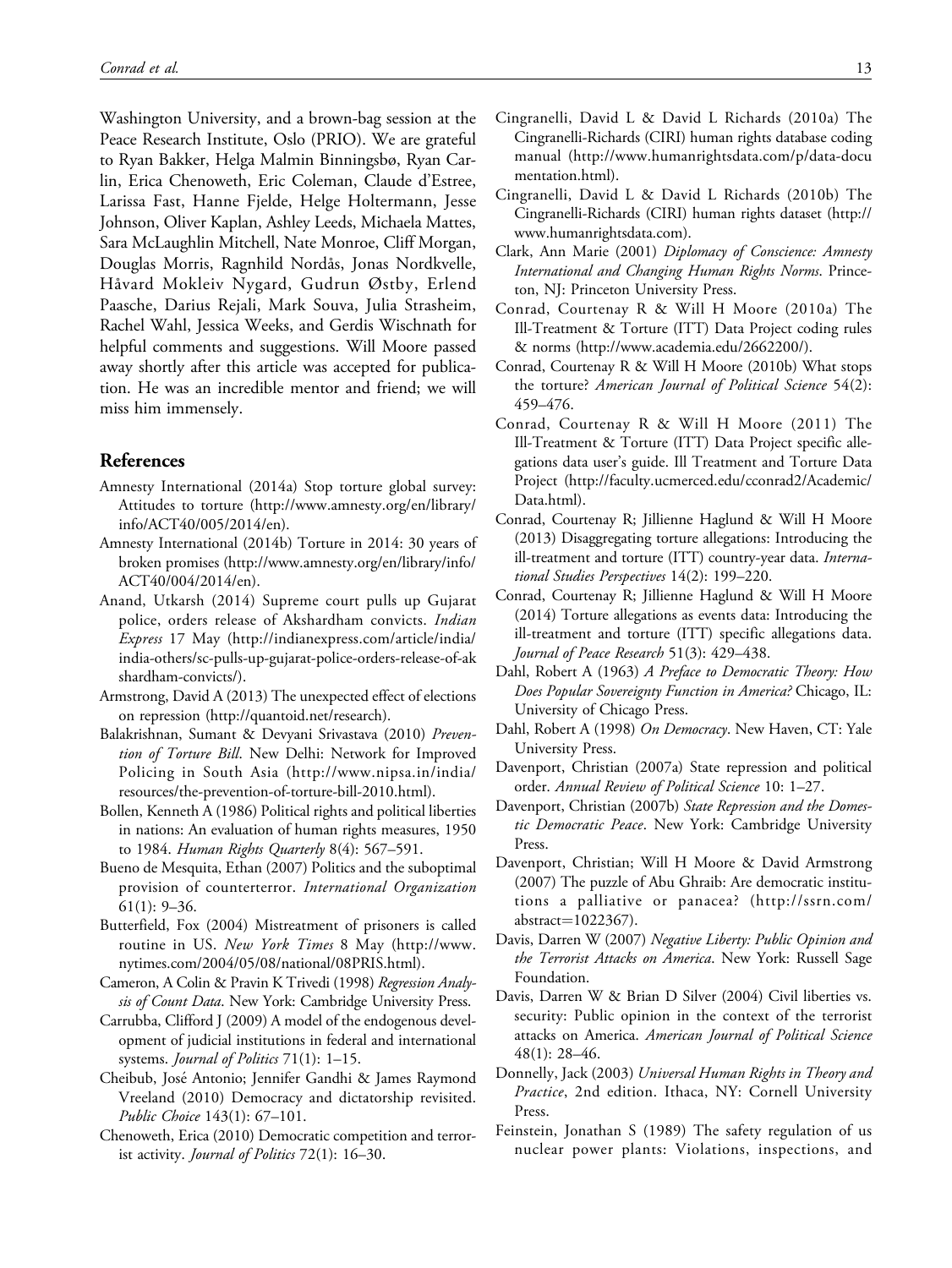abnormal occurrences. Journal of Political Economy 97(1): 115–154.

- Feinstein, Jonathan S (1990) Detection controlled estimation. Journal of Law and Economics 33(1): 233–276.
- Fiske, Susan T; Lasana T Harris & Amy JC Cuddy (2004) Why ordinary people torture enemy prisoners. Science 306(5701): 1482–1483.
- Foucault, Michel (1979) Discipline and Punish: The Birth of the Prison. New York: Vintage.
- Gibney, Mark & Matthew Dalton (1996) The political terror scale. Policy Studies and Developing Nations 4: 73-84.
- Ginsburg, Tom (2003) Judicial Review in New Democracies: Constitutional Courts in Asian Cases. New York: Cambridge University Press.
- Goodman, Ryan & Derek Jinks (2003) Measuring the effects of human rights treaties. European Journal of International Law 14(1): 171–184.
- Gronke, Paul; Darius Rejali, Dustin Drenguis, James Hicks, Peter Miller & Bryan Nakayama (2010) US public opinion on torture, 2001–2009. PS: Political Science and Politics 43(3): 437–444.
- Gurr, Ted Robert (1970) Why Men Rebel. Princeton, NJ: Princeton University Press.
- Harris, Lasana T & Susan T Fiske (2011) Dehumanized perception: A psychological means to facilitate atrocities, torture, and genocide? Zeitschrift für Psychologie/Journal of Psychology 219(3): 175–192.
- Hathaway, Oona A (2002) Do human rights treaties make a difference? Yale Law Journal 111(8): 1935–2042.
- Hill, Daniel W; Will H Moore & Bumba Mukherjee (2013) Information politics v organizational incentives: When are INGO's 'naming and shaming' reports biased? International Studies Quarterly 57(2): 219–232.
- Hollyer, James R & B Peter Rosendorff (2011) Why do authoritarian regimes sign the convention against torture? Signaling, domestic politics and non-compliance. Quarterly Journal of Political Science 6(3/4): 275–327.
- Kateb, George (1992) The Inner Ocean: Individualism and Democratic Culture. Ithaca, NY: Cornell University Press.
- Keith, Linda Camp (2011) Political Repression: Courts and the Law. Philadelphia, PA: University of Pennsylvania Press.
- Keith, Linda Camp; C Neal Tate & Steve C Poe (2009) Is the law a mere parchment barrier to human rights abuse? Journal of Politics 71(2): 644–660.
- Kuran, Timur (1997) Private Truths, Public Lies: The Social Consequences of Preference Falsification. Cambridge, MA: Harvard University Press.
- LaFree, Gary & Andromachi Tseloni (2006) Democracy and crime: A multilevel analysis of homicide trends in forty-four countries, 1950–2000. Annals of the American Academy of Political and Social Science 605(1): 25–49.
- Landman, Todd (2005) Protecting Human Rights: A Comparative Study. Washington, DC: Georgetown University Press.
- Levi, Margaret (1997) Consent, Dissent, and Patriotism. New York: Cambridge University Press.
- Linzer, Drew A & Jeffrey K Staton (2012) A measurement model for synthesizing multiple comparative indicators: The case of judicial independence [\(http://polisci.emory.](http://polisci.emory.edu/faculty/jkstato/page3/index.html) [edu/faculty/jkstato/page3/index.html\)](http://polisci.emory.edu/faculty/jkstato/page3/index.html).
- Lupu, Yonatan (2013a) Best evidence: The role of information in domestic judicial enforcement of international human rights agreements. International Organization 67(3): 469–503.
- Lupu, Yonatan (2013b) The informative power of treaty commitment: Using the spatial model to address selection effects. American Journal of Political Science 57(4): 912–925.
- Lyman, Rick (1999) Judge rules that despite improvements, prisons in Texas still need federal oversight. New York Times 2 March ([http://www.nytimes.com/1999/03/02/](http://www.nytimes.com/1999/03/02/us/judge-rules-that-despite-improvements-prisons-texas-still-need-federal-oversight.html) [us/judge-rules-that-despite-improvements-prisons-texas](http://www.nytimes.com/1999/03/02/us/judge-rules-that-despite-improvements-prisons-texas-still-need-federal-oversight.html)[still-need-federal-oversight.html](http://www.nytimes.com/1999/03/02/us/judge-rules-that-despite-improvements-prisons-texas-still-need-federal-oversight.html)).
- Michels, Robert (1915) Political Parties: A Sociological Study of the Oligarchical Tendencies of Modern Democracy. New York: Hearst's International Library.
- Miller, Peter (2011) Torture approval in comparative perspective. Human Rights Review 12(4): 441-463.
- Mudde, Cas (2007) Populist Radical Right Parties in Europe. New York: Cambridge University Press.
- Mudde, Cas (2017) Populism: A Very Short Introduction. New York: Oxford University Press.
- Murdie, Amanda & Tavishi Bhasin (2011) Aiding and abetting: Human rights INGOs and domestic dissent. Journal of Conflict Resolution 55(2): 163–191.
- North, Douglass C; John Joseph Wallis & Barry R Weingast (2009) Violence and Social Orders: A Conceptual Framework for Interpreting Recorded Human History. New York: Cambridge University Press.
- Organization for Minorities of India (2011) Demons Within: The Systematic Practice of Torture by Indian Police. Organization for Minorities of India ([http://www.minoritiesofin](http://www.minoritiesofindia.org/demons-within-full-text-online/) [dia.org/demons-within-full-text-online/\)](http://www.minoritiesofindia.org/demons-within-full-text-online/).
- Piazza, James A (2015) Terrorist suspect religious identity and public support for harsh interrogation and detention practices. Political Psychology 36(6): 667-690.
- Poe, Steven & Tate C Neal (1994) Repression of personal integrity rights in the 1980s: A global analysis. American Political Science Review 88(4): 853–872.
- Powell, Emilia J & Jeffrey K Staton (2009) Domestic judicial institutions and human rights treaty violation. International Studies Quarterly 53(1): 149–174.
- Powell, G Bingham (1982) Contemporary Democracies: Participation, Stability and Violence. Cambridge, MA: Harvard University Press.
- Przeworski, Adam & Susan C Stokes (1999) Democracy, Accountability, and Representation. Cambridge: Cambridge University Press.
- R Development Core Team (2015) R: A Language and Environment for Statistical Computing. Vienna: R Foundation for Statistical Computing ([http://www.R-project.org\)](http://www.R-project.org).